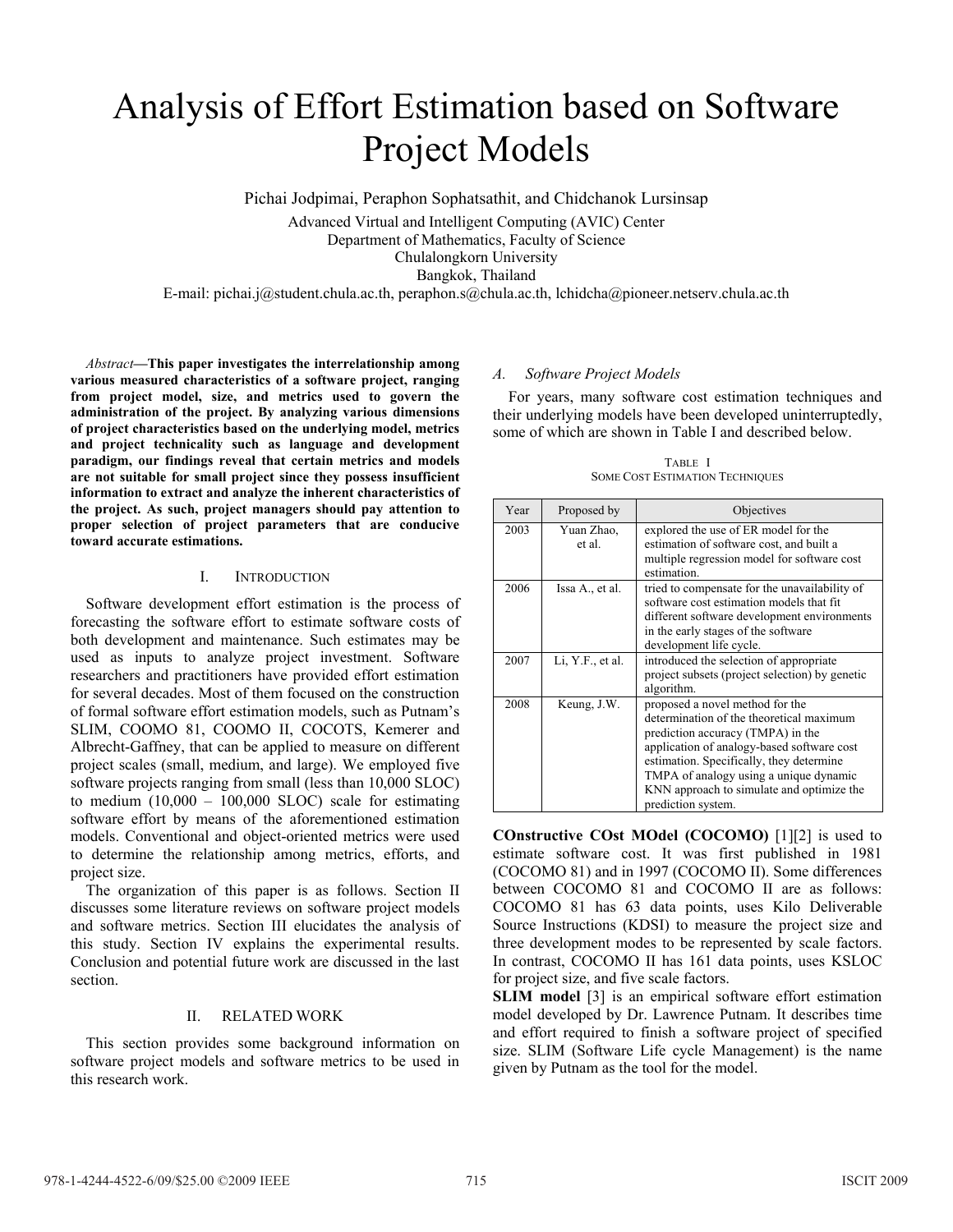**Walston-Felix model** [4], developed by C.E. Walston and C.P. Felix in 1977, is a method of programming measurement and estimation.

**Bailey-Basili model** [5] is based on data collected by organization which captures its environmental factors and the differences among given projects.

**Doty model**, published in 1977, is used to estimate efforts for Kilo lines of code (KLOC).

**Albrecht-Gaffney model** [6], established by IBM DP Services Organization, uses function point to estimate efforts. **Kemerer model** [7] is a cost estimation model using function points and linear regression.

**Matson, Barrett and Mellichamp model** [8] develop a software cost estimation model using function points.

#### *B. Classification of software metrics*

Software metric is a measure of some properties of a program to estimate size and effort, improve software quality, and reduce further maintenance needs. Many software metric works have been developed continuously by researchers and practitioners for educational and commercial purposes as shown in Table II. They are categorized in two groups, namely, conventional and object-oriented metrics.

TABLE II PREVIOUS WORKS ON SOFTWARE METRIC THEORIES

| Year | Proposed by                   | Objectives                                                                                 |
|------|-------------------------------|--------------------------------------------------------------------------------------------|
| 1993 | Bush, M. and<br>Ashley, N.    | Metric Education Toolkit (Metkit) responded<br>to the need for more material with which to |
|      |                               | teach measurement techniques as they apply<br>to software engineering.                     |
| 1994 | Chidamber and<br>Kemerer      | introduced a metrics suite for object-oriented                                             |
| 1996 | Basili, V., et al.            | design based on Inheritance Tree.<br>presented the results of a case study in which        |
|      |                               | an incremental approach was used to better                                                 |
|      |                               | understand the effort distribution of releases                                             |
|      |                               | and build a predictive effort model for                                                    |
|      |                               | software maintenance releases.                                                             |
| 1998 | Sen-Tarng Lai                 | introduced a two-layer metric combination                                                  |
|      | and                           | (TLMC) model, which was based on a                                                         |
|      | Chein-Chiao                   | dynamically weighted linear combination for                                                |
|      | Yang                          | individual software metric combinations.                                                   |
| 2001 | Hastings and<br>Sajeev        | proposed a Vector Size Measure (VSM) to                                                    |
|      |                               | measure the size of software systems and to<br>classify software systems, and introduced a |
|      |                               | Vector Prediction Model (VPM) to estimate                                                  |
|      |                               | development effort early in the software life                                              |
|      |                               | cycle.                                                                                     |
| 2003 | Washizaki,                    | presented a new metric method based on                                                     |
|      | et al.                        | reusable components, which was used for                                                    |
|      |                               | measuring comprehensibility and reusability                                                |
|      |                               | of OO components.                                                                          |
| 2005 | Aine Mitchell<br>and James F. | proposed a new metrics to quantify coupling                                                |
|      | Power                         | at different layers of granularity such as class-<br>class and object-class level.         |
| 2006 | W. Eric Wong,                 | proposed a statistical hypothesis testing                                                  |
|      | et al.                        | methodology to verify "retrospectively."                                                   |
| 2007 | Da Deng, et al.               | presented an empirical study on software                                                   |
|      |                               | effort estimation using an integrated data                                                 |
|      |                               | mining approach in which a series of                                                       |
|      |                               | procedures such as data visualization, feature                                             |
|      |                               | selection, and modeling were conducted.                                                    |
| 2008 | Mingzhi Mao                   | categorized existing OO metrics into a single                                              |
|      | and                           | hierarchy, defined a layered model in order to                                             |

|      | Yunfei Jiang    | organize the set of OO metrics in a coherent<br>framework, identified relationships between |
|------|-----------------|---------------------------------------------------------------------------------------------|
|      |                 | existing object-oriented metrics and software                                               |
|      |                 | quality metrics, and provided software quality                                              |
|      |                 | metrics in a form of mathematical formulas.                                                 |
| 2008 | Rudiger Lincke, | showed that existing software metric tools                                                  |
|      | et al.          | interpret and implement the definitions of                                                  |
|      |                 | object-oriented software metrics differently.                                               |

## *1) conventional metrics*

**Source Lines of Code (SLOC)** is the number of Lines of Code in a software project that does not count blank lines, comment lines, and library [9]. It is popularly used for estimating software cost in COCOMO II.

**Deliverable Source Instructions (DSI)** is similar to SLOC. The difference between DSI and SLOC is that "if-then-else" statement, for example, would be counted as one SLOC, but might be counted as several DSI.

**Function Points (FP)** [10], defined by Allan Albrecht at IBM in 1979, is a unit of measurement to express the amount of software functionality. Function point analysis (FPA) is the method of measuring the size of software. It disregards language, technology, development method, and platform, but considers data function (internal logical files, external interface files) and transaction functions (external input, external output, and external inquires) from a functional perspective.

# *2) Object-Oriented metrics*

Object-oriented software metrics have been developed, along with their software counterpart, based on objectoriented languages. Selected object-oriented metrics utilized in this work are explained below.

**Cyclomatic complexity (CC)** [11] is a count of the number of linearly independent paths through the source code which can be determined by equation (1). Fig. 1 depicts the graph of a sample program.

$$
CC = E - N + 2P \tag{1}
$$



Fig. 1. A flow graph of example program.

where E is the number of edges of the graph, N is the number of nodes of the graph, and P is the number of connected components.

**Weighted Methods per Class (WMC)** [12] is defined as follows:

$$
WMC = \sum_{i=1}^{n} c_i
$$
 (2)

where *n* is the number of methods and  $c_i$  is the complexity of each method.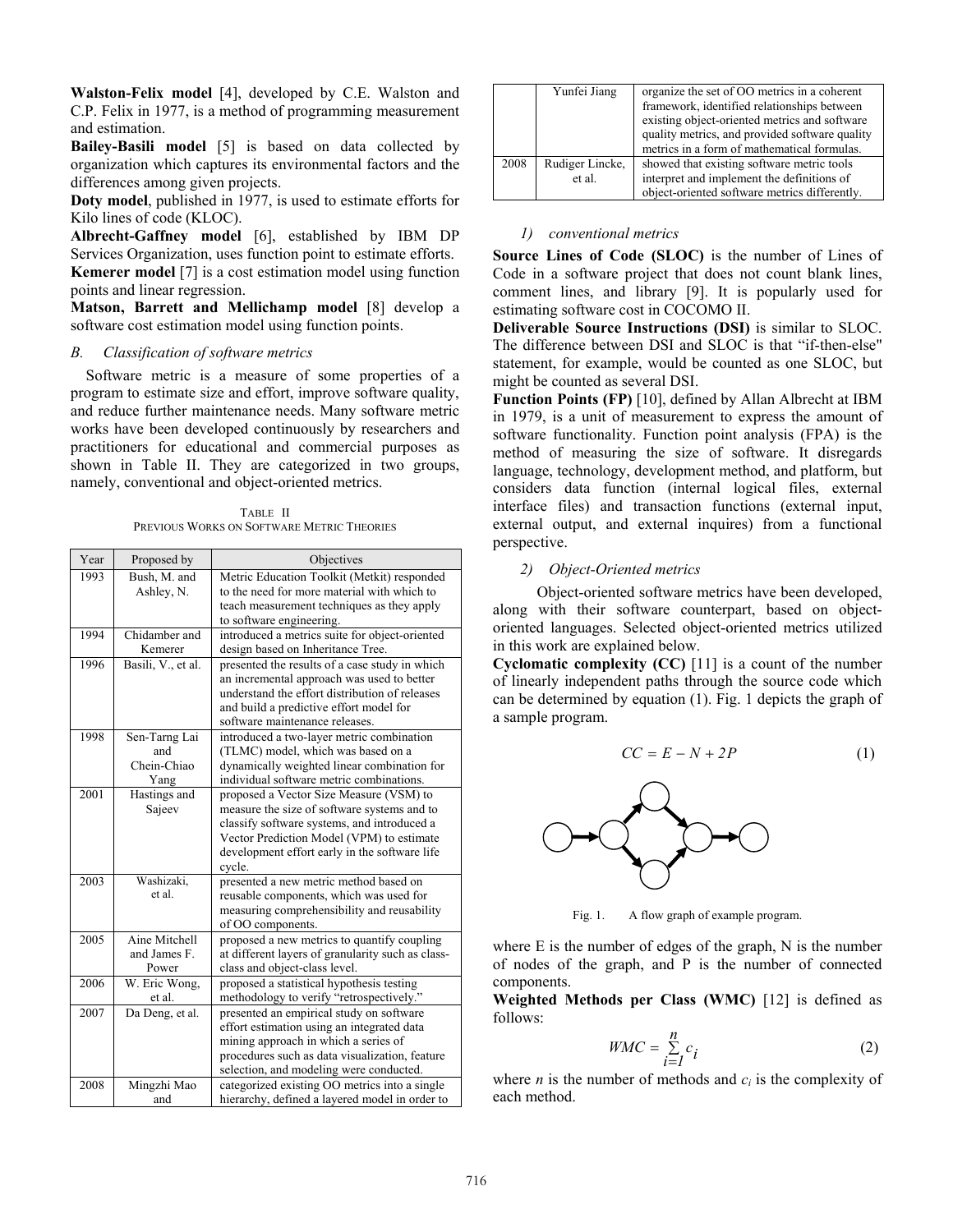**Depth of Inheritance of the class (DIT)** [12] is the maximum length which is counted from leaf class to root class of the inheritance tree. As a result, high value of DIT can reflect high design complexity.

**Number of Children (NOC)** [12] is the number of immediate subclasses in the class hierarchy tree. A large number of children can confuse the use of subclasses and call for additional access to a given method of the class.

**Coupling between object classes (CBO)** [12] is a count of the number of classes which is coupled with the class under investigation. If the class has two instant variables from two others classes, we count as two. Coupling between object classes is critical to modular design and prevents reuse of the class. A large number of the couples are sensitive to change in other parts of the design which, in turn, makes it difficult to maintain the software projects.

**Response for a Class (RFC**) [12] is a set of methods which can response to a message derived by an object of the class. If RFC is high, it will be difficult to test and debug.

**Lack of Cohesion in Methods (LCOM)** [12] is a count of the number of method pairs, whose similarity is zero minus the count of method pairs, having their similarity to be nonzero. If no method shares common variables, they have no similarity and the LCOM value will be zero. The value of the cohesion is low as method complexity is high.

#### III. ANALYSIS OF EFFORT ESTIMATION

The procedural analysis of effort estimation will be carried out in two stages, i.e., methodology and data analysis. Details on each stage are described below.

## *A. Methodology*

We employed five the software projects for our proposed analysis methodology, namely, OPSOC, MOSTR, CW, PPTS, and KMSS. The Office of Permanent Secretary Operation Center **(OPSOC)** is a Decision Support System for manager consisting of 124 files. The Ministry of Science and Technology Research System **(MOSTR)** is an expert and research information archive system. The Collaborative Workspace **(CW)** is a project management system. The Public Project Training System **(PPTS)** is a government project biding system, and The Knowledge Management Support System **(KMSS)** serves as a shared knowledge repository. The first three projects were developed by the Government Information Technology Services (GITS), National Science and Technology Development Agency, while the remaining two are from Faculty of Political Science, Chulalongkorn University and Department of Health, Ministry of Public Health, respectively.

Project environments can be grouped by language and supporting platform, i.e., the OPSOC, MOSTR, and CW were written in C#.NET Framework v2.0, while the PPTS and KMMS were written in VB.NET Framework v2.0.

Having selected the projects for use in the experiment, we investigated a number of metric and cost estimation tools to assist in the analysis. Table III and IV outline sample tools in our consideration, but eventually we were in favor of free software as a baseline of measurement to avoid any subsequent legal complications that might incur.

To measure the quality of the above software projects, we have developed a software metric interface tool which incorporates a number of pertinent metrics, namely, SLOC, FP, DIT, NOC, WMC, RFC, CBO, LCOM, and CC. The tool makes use of several software cost estimation models to determine project effort, namely, COCOMO 81 Intermediate, COCOMO II Post-Architecture, COSYSMO, Walston-Felix, Bailey-Basili, Doty, SLIM, Albrecht-Gaffney, Kemerer, and Matson.

### *B. Data Analysis*

All project data are preprocessed through the selected metrics and classified according to the operating characteristics of the project models. Analysis results are grouped into two main categories, namely, SLOC-based and FP-based to suit the inherent nature of the project data. Effort estimation, measured in man-month, is carried out in accordance with the underlying metrics. The formulas are listed below.

| DIT based         | $E = 4.11 + 0.1(DIT)$               | (3) |
|-------------------|-------------------------------------|-----|
| NOC based         | $E = 4.11 + 0.1(NOC)$               | (4) |
| <b>WMC</b> based  | $E = -2.939 + 0.028$ ( <i>WMC</i> ) | (5) |
| RFC based         | $E = -9.223 + 0.013(RFC)$           | (6) |
| CBO based         | $E = -7.274 + 0.025(CBO)$           | (7) |
| <b>LCOM</b> based | $E = 4.58 + 0.006(LCOM)$            | (8) |
| CC based          | $E = -4.612 + 0.01(CC)$             | (9) |

**Mean Magnitude of Relative Error** (MMRE) [13] is used to validate errors of estimation based on Magnitude of Relative Error (MRE), both of which are defined below.

$$
MRE = \frac{\left| \frac{e\text{ffort}}{\text{actual}} - \frac{e\text{ffort}}{\text{estimated}} \right|}{e\text{ffort}} \tag{10}
$$

$$
MMRE = \frac{1}{N} \sum_{i=1}^{N} MRE_i
$$
\n(11)

TABLE III EXAMPLES OF METRIC TOOLS

| Tools          | Explanation                                                                                                   |
|----------------|---------------------------------------------------------------------------------------------------------------|
| CCCC           | CCCC is a tool which analyzes $C++$ and Java files and                                                        |
|                | generates a report on various metrics of the code.                                                            |
| Understand     | Understand is used for source code analysis, reverse<br>engineering, code visualization, and calculating code |
|                | metrics.                                                                                                      |
| <b>OOMeter</b> | The OOMeter software metric tool is an on-going                                                               |
|                | initiative to measure the quality attributed of Java and                                                      |
|                | C# source code and UML model, stored in XML                                                                   |
|                | format.                                                                                                       |
| <b>RSM</b>     | RSM is a source code metrics and quality analysis tool<br>unlike any other on the market. RSM provides a      |
|                | standard method for analyzing C, ANSI C++, C# and                                                             |
|                | Java source code across operating systems.                                                                    |
| DynaMetrics    | DynaMetrics introduces a new dynamic metric-based                                                             |
|                | evaluation and analysis tool for Java and C++ software.                                                       |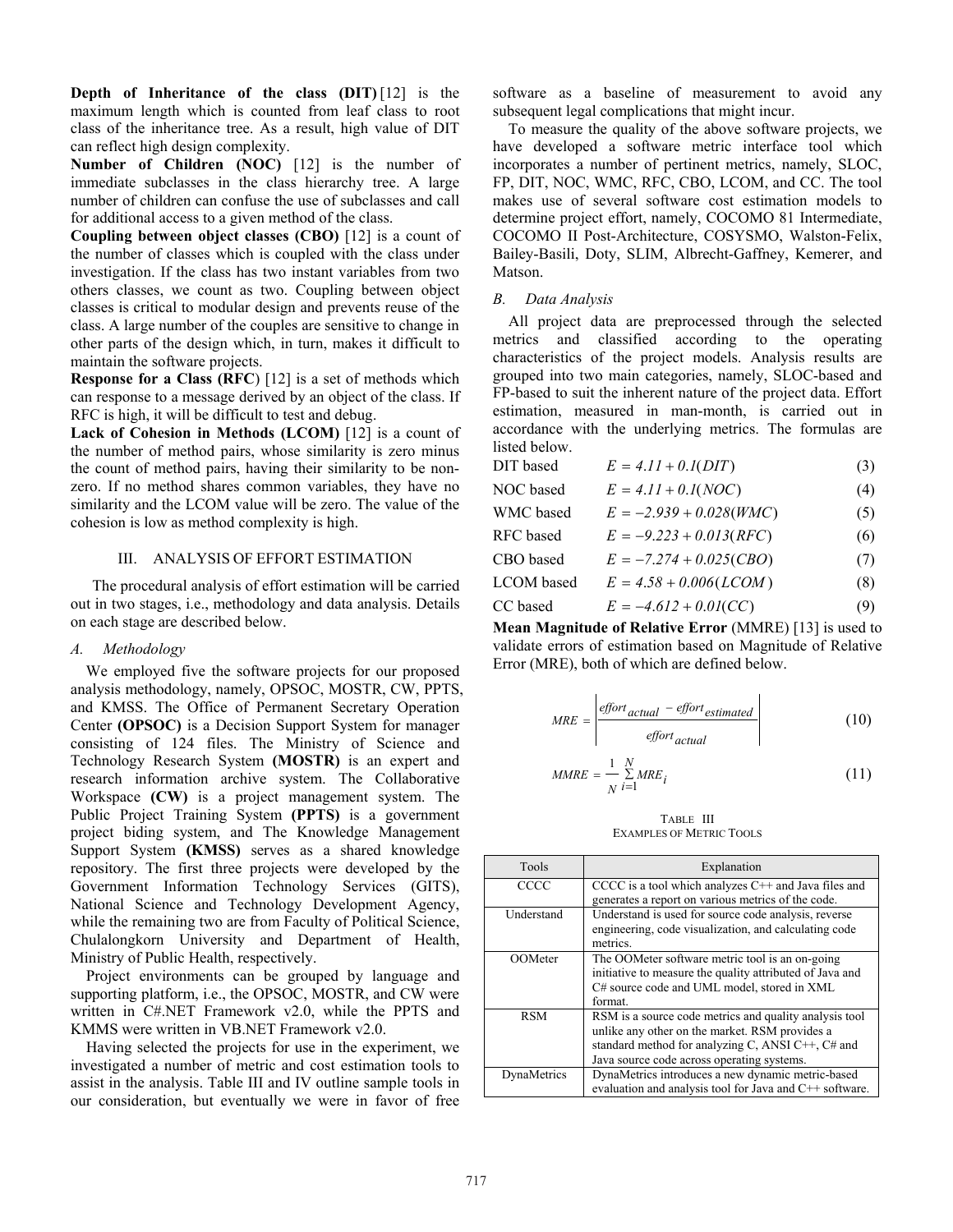| ckjm                 | ckim calculates Chidamber and Kemerer object-                  |
|----------------------|----------------------------------------------------------------|
|                      | oriented metrics by processing the bytecode of                 |
|                      | compiled Java files.                                           |
| Analyst4i            | Analyst4j encompasses two platforms, <i>i.e.</i> , stand-alone |
|                      | and Eclipse plug-in, which support java language.              |
|                      | Some of the features are composed of object-oriented           |
|                      | Metrics, Maintainability Metrics, and Code Metrics.            |
| SLOCCount            | developed by David A. Wheeler, it is a set of tools for        |
|                      | counting physical Source Lines of Code (SLOC) in a             |
|                      | large number of languages of a potentially large set of        |
|                      | programs.                                                      |
| <b>SourceMonitor</b> | provides metrics for source code written in $C++$ , C, $C\#$ , |
|                      | VB.NET, Java, Delphi, VB6, and HTML by exporting               |
|                      | metrics to XML or CSV.                                         |
| NDepend              | measures source code written in .NET code base and             |
|                      | C#.                                                            |
| CCounter             | Code Counter Pro (CCOunter) counts lines of code of            |
|                      | programs for Windows platform.                                 |

TABLE IV EXAMPLES OF SOFTWARE COST ESTIMATION TOOLS

| Tools                | Explanation                                                                                                  |
|----------------------|--------------------------------------------------------------------------------------------------------------|
| Costar               | is a software estimation tools that supports<br>COCOMO II.                                                   |
| SystemStar           | estimates effort based on Dr. Ricardo Valerdi's<br>COSYSMO model.                                            |
| USC COCOMO 81        | is an implementation of the 1981 COCOMO<br>Intermediate model.                                               |
| <b>USC COCOMO II</b> | predicts software development efforts, schedule,<br>and costs based on COCOMO II Post-architecture<br>model. |
| <b>COST EXPERT</b>   | is a software cost estimation tool which can<br>estimate COTS packaged implementations.                      |

## IV. EXPERIMENTAL RESULTS

The experimental results have many practical implications. Table V and VI depict some measured statistics obtained from conventional and object-oriented metrics, respectively. From Table V, measurement of project size via SLOC is 34.15% less than that of DSI based on C# (The PPTS and KMSS projects that were originally written in VB were subsequently converted to C#). The MRE of individual projects as measured by the metrics used are shown in Fig. 2-6. The plots reveal metrics and model applicability, e.g., project CW is best measured by SLOC using COCOMO 81. Effort measurements from all projects computed by different models in comparison with the actual values are depicted in Table VII. Note that Doty, Albrecht, and Kemerer models exhibit odd results due to their idiosyncrasies that are found to be unsuitable for small projects. Such a caveat is noticeable from the plots of Fig. 7 and 8 where SLOC exhibits higher concentration of estimates around the median than those of FP, which disperse across the range of measurement. Fig. 9 illustrates the resulting MMRE of all object-oriented models.

Table VIII summarizes all results based on the same metric measurement, i.e., SLOC, to arrive at a uniform comparison basis. It is apparent from Fig. 10 that the overall MMREs from individual model standpoint are almost the same except a slight deviation in the last three models. That signifies relatively indifferent measurability of the metrics. From the project standpoint of Fig. 11, the story is slightly different. The projects CW and OPSOC are statistically similar (from

Table V and VI), whereas PPTS and KMSS exhibit the effects from language dependence. That means care must be taken in selecting the governing project model and applying proper metrics toward the measurement.

TABLE V PROJECT MEASUREMENTS BASED ON SELECTED CONVENTIONAL METRICS

| Metrics /    | <b>CW</b> | <b>OPSOC</b> | <b>MOSTR</b> | <b>PPTS</b>   | <b>KMSS</b>   |
|--------------|-----------|--------------|--------------|---------------|---------------|
| Projects     | C#        | C#           | C#           | <b>VB.NET</b> | <b>VB.NET</b> |
| No. of files | 173       | 124          | 62           | 138           | 151           |
| <b>KDSI</b>  | 28.130    | 25.983       | 10.170       | 12.815        | 10.396        |
| <b>KSLOC</b> | 17.806    | 17.196       | 6.166        | 8.864         | 7.275         |
| FP           | 295       | 291          | 127          | 175           | 141           |

TABLE VI PROJECT MEASUREMENTS BASED ON SELECTED OBJECT-ORIENTED METRICS

| Metrics/<br>Projects | Measure-<br>ment stats | CW     | <b>OPSOC</b> | <b>MOSTR</b> | <b>PPTS</b> | <b>KMSS</b> |
|----------------------|------------------------|--------|--------------|--------------|-------------|-------------|
| No. of<br>classes    | Total                  | 173    | 124          | 62           | 138         | 151         |
| DIT                  | Average                | 0.913  | 1.355        | 0.984        | 1.225       | 0.934       |
|                      | Total                  | 158    | 168          | 61           | 169         | 141         |
| <b>NOC</b>           | Average                | 0.913  | 1.355        | 0.984        | 1.225       | 0.934       |
|                      | Total                  | 158    | 168          | 61           | 169         | 141         |
| <b>WMC</b>           | Average                | 7.832  | 5.758        | 9.742        | 3.652       | 3.748       |
|                      | Total                  | 1355   | 714          | 604          | 504         | 566         |
| <b>RFC</b>           | Average                | 15.983 | 18.242       | 18.339       | 14.717      | 13.689      |
|                      | Total                  | 2765   | 2262         | 1137         | 2031        | 2067        |
| <b>CBO</b>           | Average                | 8.893  | 8.234        | 9.774        | 6.304       | 6.185       |
|                      | Total                  | 1574   | 1021         | 606          | 870         | 934         |
|                      | Average                | 27.908 | 30.105       | 23.161       | 3.949       | 1.351       |
| <b>LCOM</b>          | Total                  | 4828   | 3733         | 1436         | 545         | 204         |
|                      | Average                | 2.84   | 4.842        | 2.306        | 2.856       | 2.127       |
| CC                   | Total                  | 3848   | 3457         | 1386         | 1425        | 1202        |



Fig. 2. MRE by model on CW project.



Fig. 3. MRE by model on OPSOC project.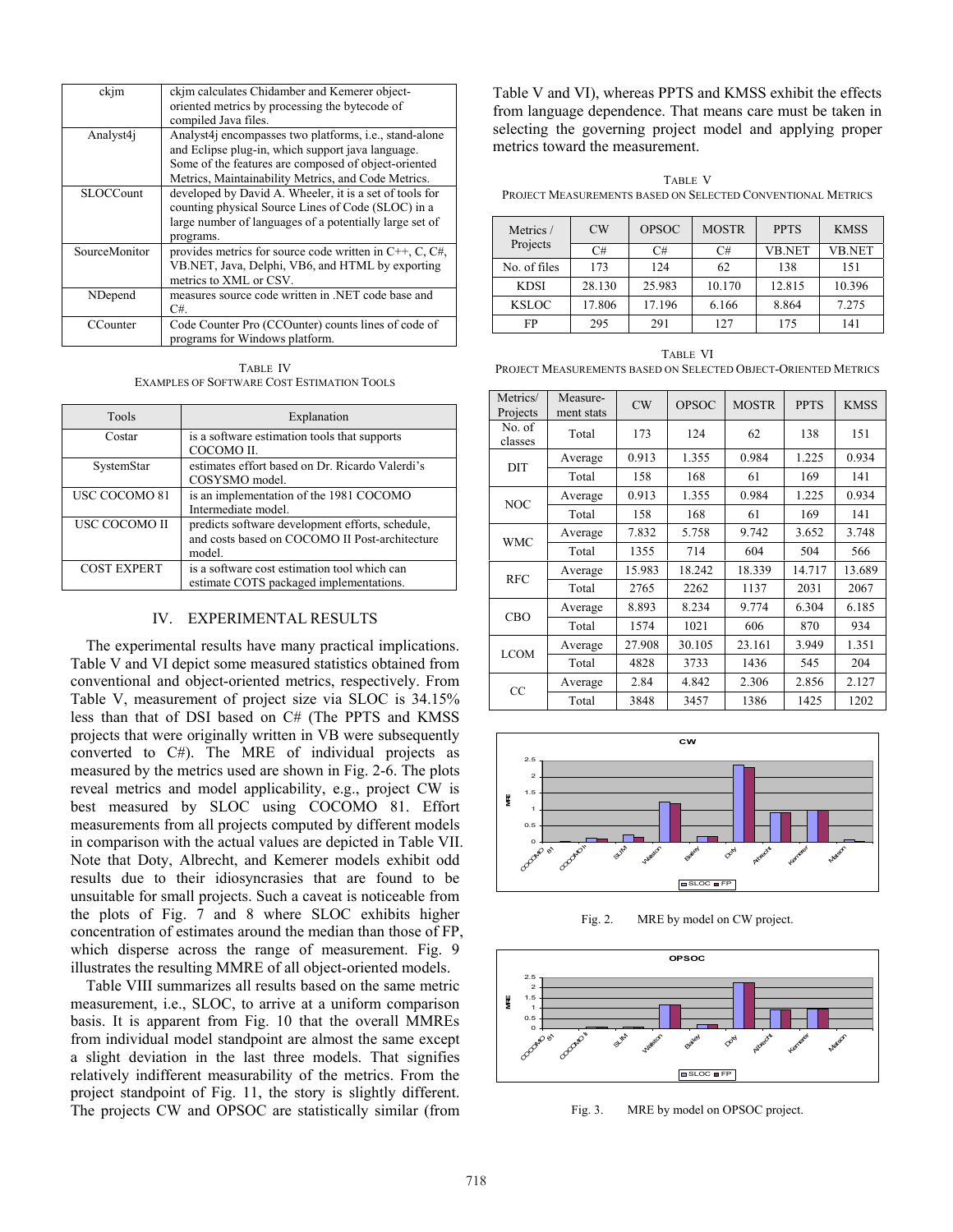

Fig. 4. MRE by model on MOSTR project.



Fig. 5. MRE by model on PPTS project.



Fig. 6. MRE by model on KMSS project.



Fig. 7. project effort measurements based on SLOC.



Fig. 8. project effort measurements based on FP.



Fig. 9. MMRE of object-oriented models.

TABLE VII PROJECT EFFORT MEASUREMENTS BASED ON SELECTED MODELS

| Models /     | Metric<br>S | $\mathcal{C}$<br>W | <b>OPSO</b><br>C | <b>MOST</b><br>R | <b>PPTS</b>       | <b>KMSS</b>       |
|--------------|-------------|--------------------|------------------|------------------|-------------------|-------------------|
| Projects     |             | C#                 | C#               | C#               | <b>VB.NE</b><br>T | <b>VB.NE</b><br>T |
| Actual value |             | 32                 | 32               | 12               | 8                 | 6                 |
| COCOMO8      | <b>SLOC</b> | 32                 | 31               | 10               | 13                | 11                |
| COCOMO<br>П  |             | 36                 | 35               | 10               | 16                | 13                |
| <b>SLIM</b>  |             | 39                 | 35               | 11               | 10                | 6                 |
| Walston      |             | 72                 | 69               | 27               | 38                | 32                |
| Bailey       |             | 26                 | 25               | 12               | 15                | 13                |
| Doty         |             | 108                | 104              | 36               | 52                | 42                |
| Albrecht     |             | 3                  | 3                | -6               | $-4$              | -6                |
| Kemerer      | FP          | 63                 | 63               | 61               | 61                | 61                |
| Matson       |             | 33                 | 33               | 16               | 21                | 18                |



Fig. 10. MMRE by model.